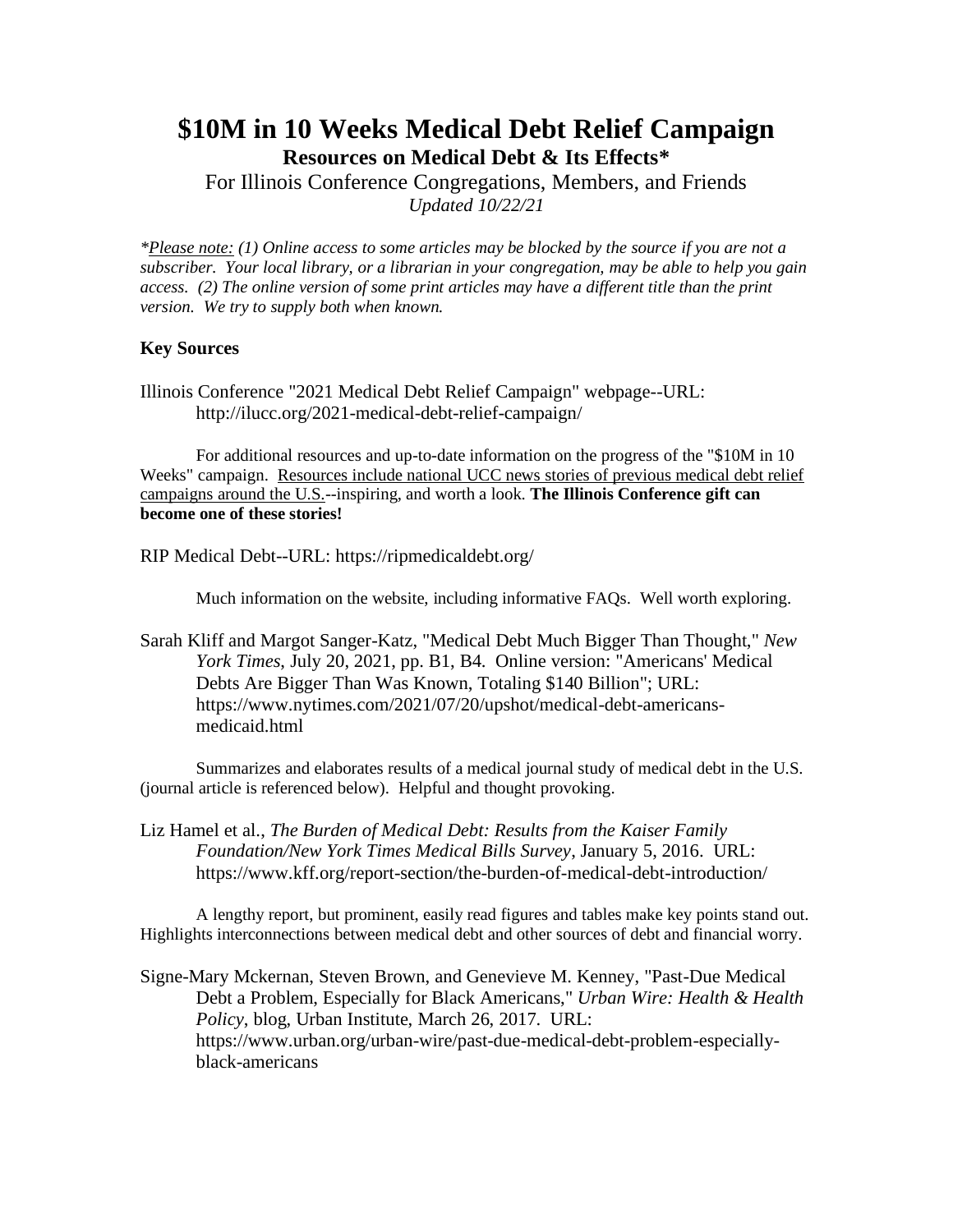Notes disproportionate impacts of medical debt on Black Americans, beginning with higher rates of past-due medical bills and medical debt. Identifies multiple factors likely to contribute to this inequity.

## David Himmelstein et al., "Medical Bankruptcy: Still Common Despite the Affordable Care Act," *American Journal of Public Health* 109/3 (March 2019): 431-433.

Shows that medical debt contributed significantly to *the majority* of bankruptcies between 2013 and 2016, even after all Affordable Care Act provisions took effect. Notes that a person's inability to earn an income following injury or illness often intensified the burden of debt.

Elizabeth Bruenig, "Forgive Us Our Debts," *New York Times*, November 28, 2020, p. A27. Online version: "Churches Step in Where Politicians Will Not"; URL: https://www.nytimes.com/2020/11/27/opinion/covid-medical-debt-churchcharity.html

*A must-read column*, highlighting RIP Medical Debt's work and quoting UCC's Rev. Traci Blackmon at some length. Written with passion about the reality and injustice of medical debt in the U.S. and the need for both charity (efforts like RIP's) and justice--including policy change--to address our crushing medical debt problem.

Karen Pollitz, "Medical Debt Among Insured Consumers: The Role of Cost Sharing, Transparency, and Consumer Assistance," Kaiser Family Foundation, January 8, 2015. URL: https://www.kff.org/health-costs/perspective/medical-debt-amonginsured-consumers-the-role-of-cost-sharing-transparency-and-consumerassistance/

Lifts up the reality of medical debt among people with health insurance, where benignly labeled "cost sharing" can mean high deductibles plus significant copays and coinsurance. (And these costs have only grown since this article was published in 2015.)

### **For Further Reading/A Deeper Dive**

Wendell Berry, "Health Is Membership," text of speech at conference, "Spirituality and Healing," Louisville, Ky., October 17, 1994. URL: https://scienceandsociety.duke.edu/wordpress/wp-content/uploads/Berry-Healthis-Membership.pdf

The paragraph containing Berry's question, "How can we get well if we are worried sick about money?" appears on p. 6 of the posted text. The whole speech is a striking meditation on health, healing, and health care, and is worth reading in its own right.

Raymond Kluender et al., "Medical Debt in the US, 2009-2020," *JAMA* [the former *Journal of the American Medical Association*] 326/3 (July 20, 2021): 250-256.

Important study finding that (1) medical debt totals are far higher than previously believed, (2) medical debt per person is higher in states that did not expand Medicaid under the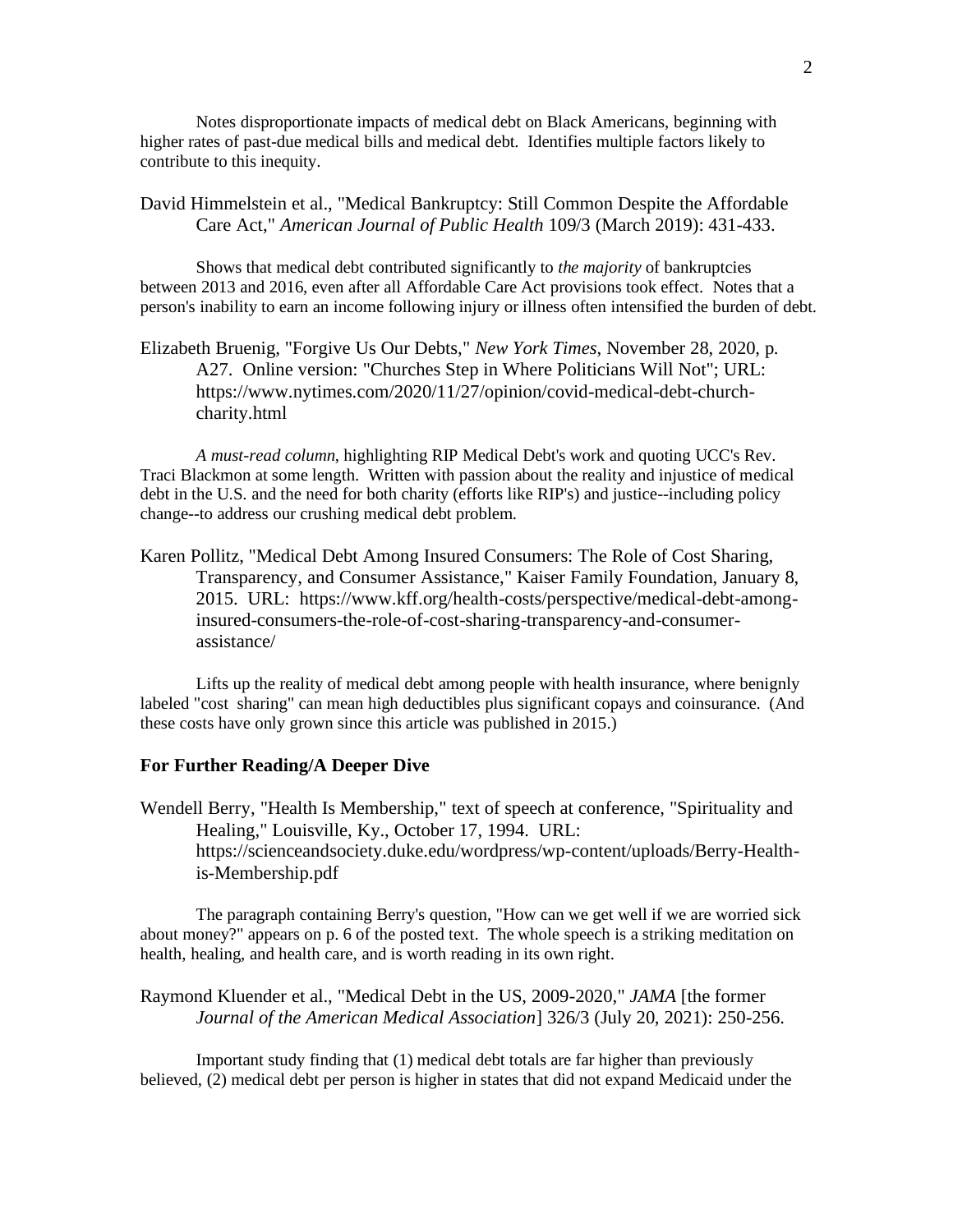Affordable Care Act, and (3) debt is higher in "poor" ZIP codes. This study is primary source for previously mentioned *NY Times* article by Kliff and Sanger-Katz.

Jacqueline Wiltshire et al., "Medical Debt and Related Financial Consequences Among Older African American and White Adults," *American Journal of Public Health* 106/6 (June 2016): 1086-1091.

Reports that older African Americans had far higher rates of medical debt than white counterparts, due in part to disparities in health status, income, and insurance coverage.

Sarah Kliff, "Covid Medical Bills About to Get a Lot Bigger," *New York Times*, September 3, 2021, p. B6. Online version: "Covid Medical Bills About to Get Bigger"; URL: https://www.nytimes.com/2021/09/02/upshot/covid-medicalbills.html

Warns of new medical expenses (= potential debt) for patients as insurers cease to cover COVID costs they once did. This may suggest that the work of RIP and those who help fund it will become increasingly important in years to come.

"Americans' Views of Healthcare Costs, Coverage, and Policy," West Health Institute and NORC at the University of Chicago, March 2018. URL: https://www.norc.org/PDFs/WHI%20Healthcare%20Costs%20Coverage%20and %20Policy/WHI%20Healthcare%20Costs%20Coverage%20and%20Policy%20Is sue%20Brief.pdf

A wide-ranging survey; key findings identify how medical expenses--bills that have not yet become medical debt--affect people's "financial health" in "significant and enduring" ways, and how people cope with this reality. These are the lengths that people go to in order to *avoid* medical debt. See esp. the summary on pp. 1-3.

Luna Lopes et al., "Public Worries about and Experience with Surprise Medical Bills," Kaiser Family Foundation, February 28, 2020. URL: https://www.kff.org/healthcosts/poll-finding/data-note-public-worries-about-and-experience-with-surprisemedical-bills/

Outlines Americans' worries about and experience with unexpected medical bills, including worries about paying for insurance premiums and affording prescription drug costs. Readable and helpful graphs and pie charts.

### Elisabeth Rosenthal, *An American Sickness: How Healthcare Became Big Business and How You Can Take It Back* (New York, Penguin Press, 2017).

Important background reading on the systemic healthcare context that generates medical debt. Shows the means by which *all* sectors of the healthcare industry seek to maximize revenue and use the system to their advantage. (Don't miss the author's ten "Economic Rules of the Dysfunctional Medical Market.") Relative to medical debt, the book is sprinkled with case examples of patients' struggles with medical bills and the process of trying to pay them.